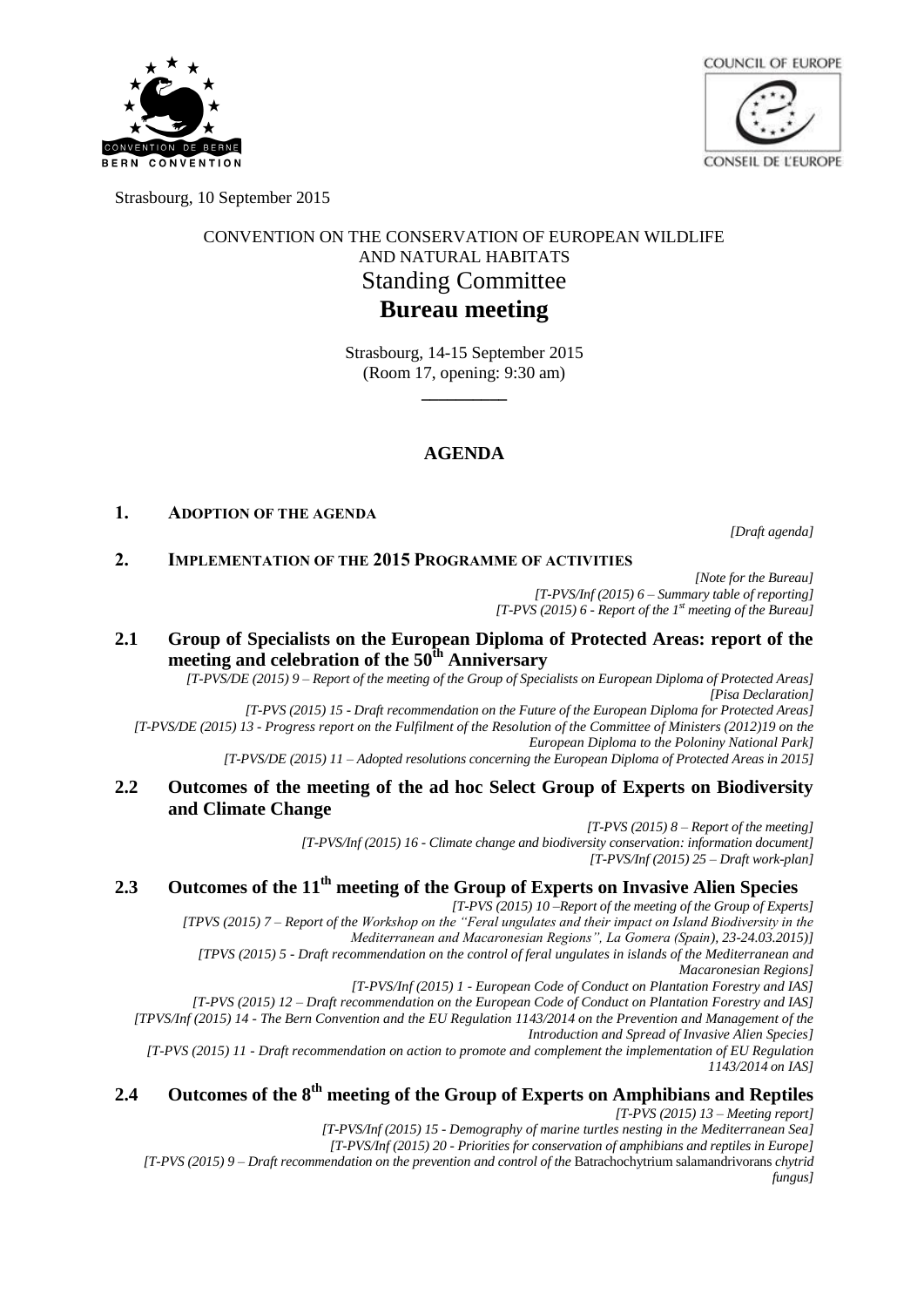#### **2.5 Progress in the setting-up of the Emerald Network**

*[T-PVS/PA (2015) 6 – Mid-term review of progress achieved in the implementation of the Emerald Calendar (2011-2020)]*

**2.6 Meeting of the Group of Experts on Protected Areas and Ecological Networks: state of preparation and expected results**

*[T-PVS/PA (2015)3 – Agenda of the meeting of the Group of Experts on Protected Areas and Ecological Networks]*

**2.7 Conservation of birds: state of preparation of the forthcoming meeting of the Group of Experts**

*[Draft agenda of the meeting of the Group of Experts on the conservation of birds]*

- **3. IMPLEMENTATION OF THE BERN CONVENTION IN GREECE** *[T-PVS/Inf (2015) 22 – Draft Expert's report on the implementation of the Convention in Greece]*
- **4. IMPLEMENTATION OF THE CONVENTION: FILES**

*[T-PVS/Notes (2015) 3 – Summary of case files and complaints] [T-PVS/Inf (2015) 4 – Register of Bern Convention's case-files]*

#### **4.1 Specific Sites - Files open**

- 2004/1: Ukraine: Proposed navigable waterway in the Bystroe Estuary (Danube delta) *[T-PVS/Files (2015) 12 – Government report Ukraine]*
- 2004/2: Bulgaria: Wind farms in Balchik and Kaliakra –Via Pontica

*[T-PVS/Files (2015) 22 – Government report] [T-PVS/Files (2015) 35 - Report of the NGO] [T-PVS/Files (2015) 28 –EU report]*

1995/6: Cyprus: Akamas peninsula

*[T-PVS/Files (2015) 25 – Government report] [T-PVS/Files (2015) 26 - Report of the NGO] [T-PVS/Files (2015) 28 – EU report]*

 2007/1: Italy: Eradication and trade of the American Grey squirrel (*Sciurus carolinensis*) *[T-PVS/Files (2015) 31 – Government report]*

 $\geq$  2010/5: Greece: threats to marine turtles in Thines Kiparissias

*[T-PVS/Files (2015) 30 – Government report] [T-PVS/Files (2015) 29 - Report of the NGO] [T-PVS/Files (2015) 28 – EU report]*

#### **4.2 Possible file**

2011/4: Turkey: threat to the Mediterranean monk seal (*Monachus monachus*)

*[T-PVS/Files (2015) 10 – Government report]*

 $\triangleright$  [2012/3: Poland: Possible spread of the American mink]

#### **4.3 Complaints on stand-by**

2006/1: France: Protection of the European green toad (*Bufo viridis*) in Alsace

*[T-PVS/Files (2015) 32 – Government report] [T-PVS/Files (2015) 27 – Report of the NGO]*

 $\geq$  2014/6: Wind energy: Possible threats to an endangered natural habitat in Izmir (Turkey) *[T-PVS/Files (2015) 23 – Government Report]* 

*[T-PVS/Files (2015) 17 – Complainant report]*

 $\geq$  2014/1: Presumed risk of national extinction of badgers in Ireland

*[T-PVS/Files (2015) X – Government Report] [T-PVS/Files (2015) 1– Complainant report]*

 $\geq 2014/8$ : Presumed large-scale exploitation and marketing of protected marine shelled molluscs in Greece

> *[T-PVS/Files (2015) 33 – Government Report] [T-PVS/Files (2015) 19 – Complainant report] [T-PVS/Files (2015) 28 – EU report]*

 $\geq$  2014/9 : Possible impact of haying performed in the steppe and forest-steppe reserves of Ukraine

*[T-PVS/Files (2015) 13 – Government Report]*